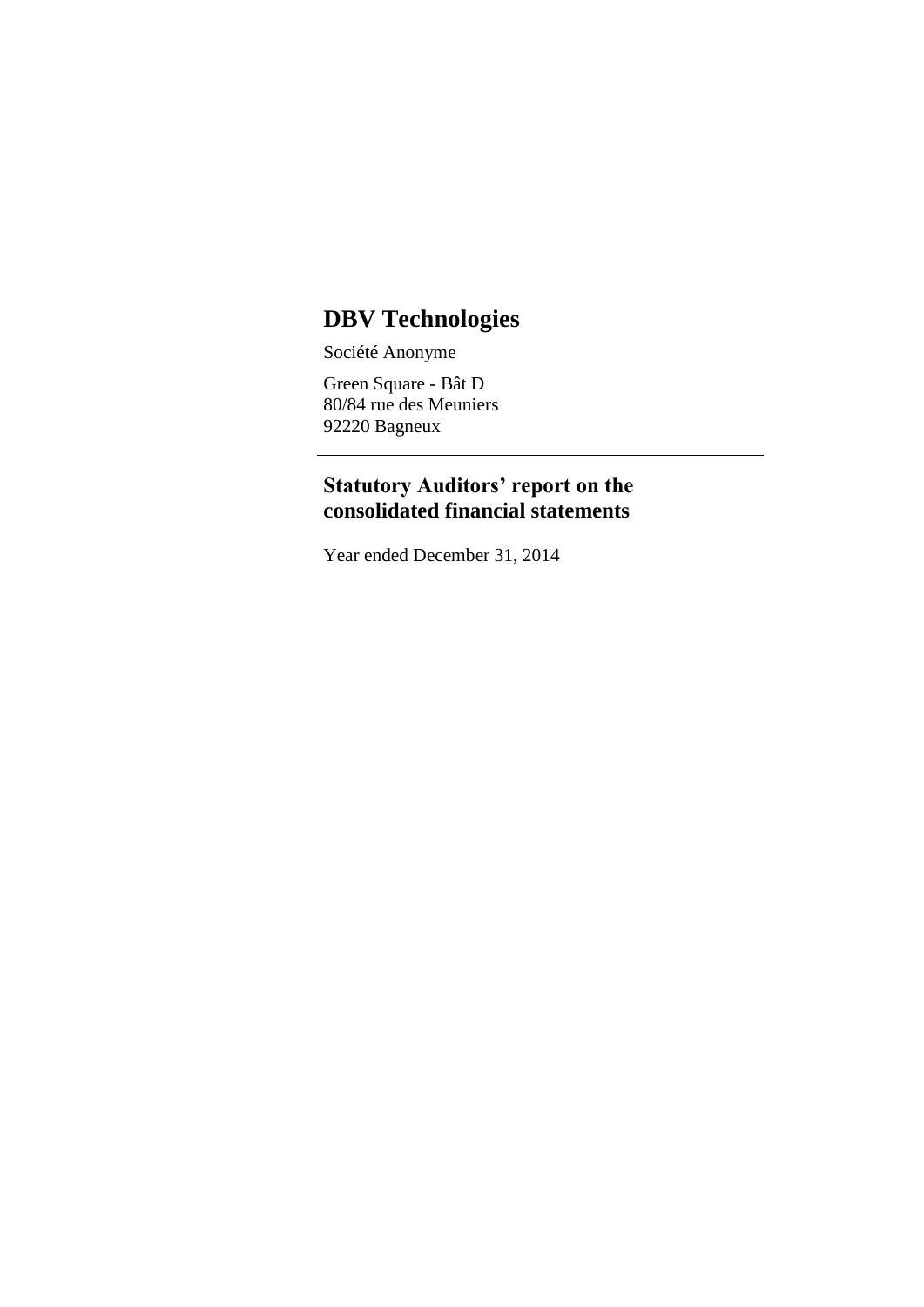**BECOUZE** 1, rue de Buffon 49100 Angers

Deloitte & Associés 185, avenue Charles de Gaulle 92524 Neuilly-sur-Seine Cedex

## **DBV Technologies**

Société Anonyme

Green Square - Bât D 80/84 rue des Meuniers 92220 Bagneux

# **Statutory Auditors' report on the consolidated financial statements**

Year ended December 31, 2014

*This is a free translation into English of a report issued in the French language and is provided solely for the convenience of English-speaking readers. This report should be read in conjunction and construed in accordance with French law and professional auditing standards applicable in France.*

To the Shareholders,

In accordance with our appointment as Statutory Auditors at your Annual General Meeting, we hereby report to you for the year ended December 31, 2014 on:

- the audit of the accompanying consolidated financial statements of DBV Technologies;
- the justification of our assessments;
- the specific verification required by law.

These consolidated financial statements have been approved by the Board of Directors. Our role is to express an opinion on these financial statements, based on our audit.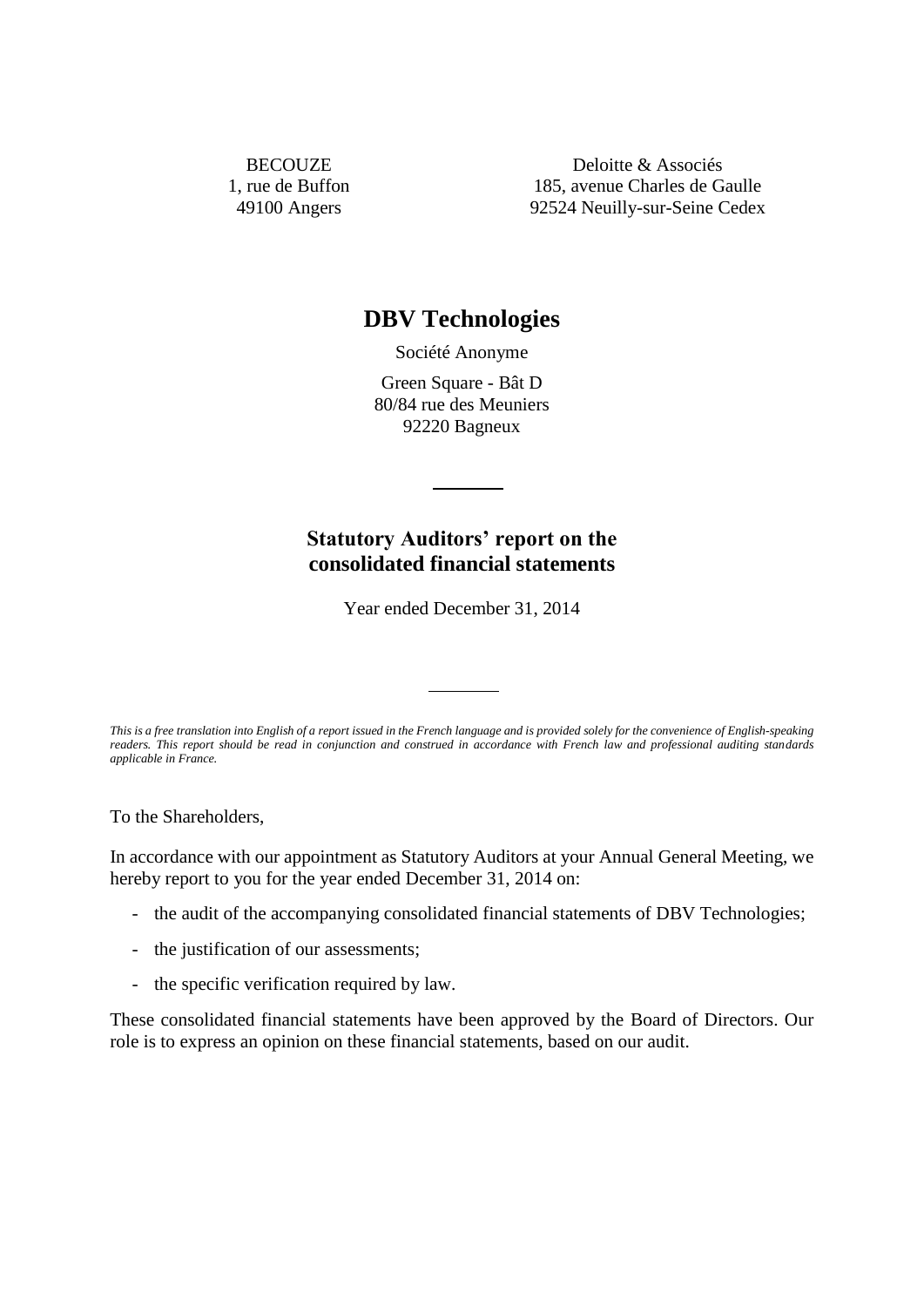### **I. Opinion on the consolidated financial statements**

We conducted our audit in accordance with professional standards applicable in France. These standards require that we plan and perform the audit to obtain reasonable assurance about whether the consolidated financial statements are free of material misstatement. An audit includes examining, using sample testing techniques or other selection methods, evidence supporting the amounts and disclosures in the consolidated financial statements. An audit also includes assessing the accounting principles used and significant estimates made, as well as evaluating the overall financial statement presentation. We believe that the audit evidence we have obtained is sufficient and appropriate to provide a reasonable basis for our opinion.

In our opinion, the consolidated financial statements give a true and fair view of the financial position and assets and liabilities of the Group as of December 31, 2014 and of the results of its operations for the year then ended in accordance with International Financial Reporting Standards as adopted by the European Union.

#### **II. Justification of our assessments**

In accordance with the requirements of Article L.823-9 of the French Commercial Code (*Code de commerce*) relating to the justification of our assessments, we bring to your attention the following matters:

• Research tax credit

Your Company records a research tax credit as described in Notes 3.13, 8.2 and 15 to the consolidated financial statements. This research tax credit was evaluated by external experts based on the information transmitted by the Company. We assessed the reasonableness of the information used for this evaluation.

• Share-based payments

Notes 3.8, 3.18 and 17 to the consolidated financial statements outline the methods used to assess share-based payments. These instruments were evaluated by external experts. Our work consisted in analyzing the data used, assessing the assumptions adopted and verifying that Note 17 to the consolidated financial statements provides appropriate disclosure.

These assessments were performed as part of our audit approach for the consolidated financial statements taken as a whole and therefore contributed to the expression of our opinion in the first part of this report.